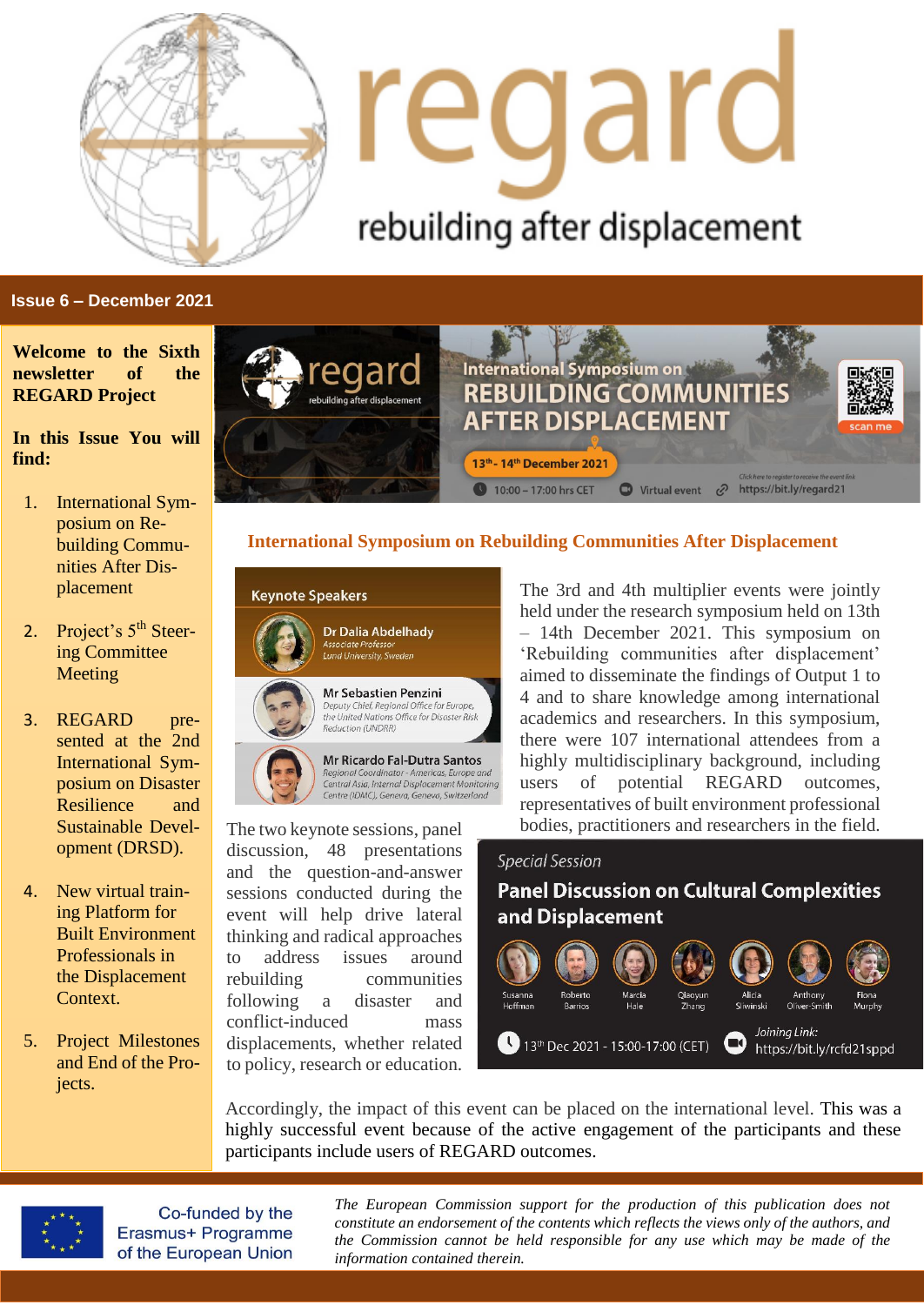

#### **Project's 5th Steering Committee Meeting- Virtual**

REGARD project's 5th steering committee meeting was held on 7th October 2021 online. The meeting was attended by representatives from each of the REGARD project consortium member institutions. The project coordinator presented the progress of the project and valued the partners' contribution to the achievement of project outputs during this challenging time due to the COVID-19 global pandemic situation.

During the meeting, Dr. Emlyn Witt presented the progress of output five: Training Courses: Knowledge Hub and Prof. Nishara Fernando presented the progress of the Output 6- Course Handbooks and Training Materials. Prof. Champika Liyanage then presented the progress of output 7 Competency Audit. Meeting ended with a discussion on upcoming REGARD symposium.



#### **REGARD presented at the 2nd International Symposium on Disaster Resilience and Sustainable Development (DRSD)**

The "2nd International Symposium on Disaster Resilience and Sustainable Development" organized by the Asian Institute of Technology brings together discussion on various dimensions of higher education systems in the Asia-Pacific region with a focus on Disaster Risk Reduction and Sustainable Development. The International Symposium focused on various dimensions of existing and future risk scenarios and concerted efforts of the scientific communities to find new adaptation methods.

The international symposium was organized from 24 -25 June 2021 in VIRTUAL mode. The program included keynote speeches, panel discussions, technical sessions, poster presentations, and academic exhibitions. Dr Chathuranganee Jayakody from the University of Huddersfield, UK, a member of the REGARD project team presented a

paper on 'How to address the Housing Needs of the Displaced promoting Resilience and Sustainable Communities' in disseminating the project findings of output 1.



Co-funded by the Erasmus+ Programme of the European Union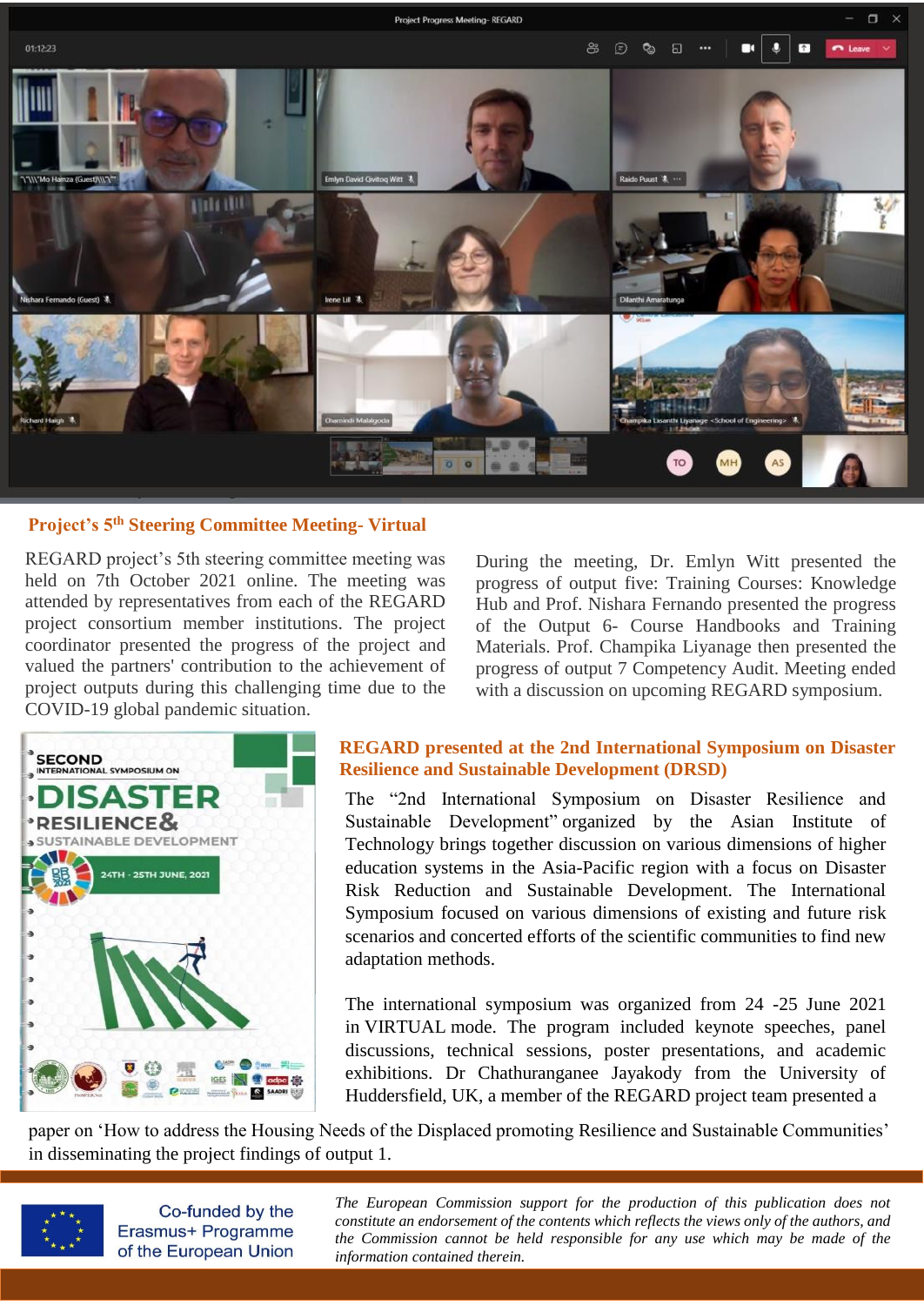

### **New virtual training Platform for Built Environment Professionals in the Displacement Context**

The REGARD (REbuildinG AfteR Displacement) project aims to develop competencies in rebuilding communities following disaster and conflict-induced mass displacements from the perspective of the built environment. Based on the competency framework developed in Output 4, a series of training courses will be developed in catering the needs of the host and displaced communities. These courses will directly address the competency requirements identified under O4 and are mainly targeted at built environment professionals, built environment students and teachers.

The objective of Intellectual Output 5 is to develop training courses as a series of Massive Open On-line Courses (MOOCs) available in a virtual learning environment.

Intellectual Output 5 has 2 deliverables:

- a. Providing a Virtual Learning Environment in which to host the training courses.
- b. Developing the course outlines for the training courses.

The basis of the training courses and their content is the Competency Framework developed in Intellectual Output 4 and the detailed content of the training courses is to be developed in Intellectual Output 6. Figure 1 shows the interrelationships between these Intellectual Outputs.



Figure 1: Inter-relationship between project intellectual outputs 4, 5, 6



Co-funded by the Erasmus+ Programme of the European Union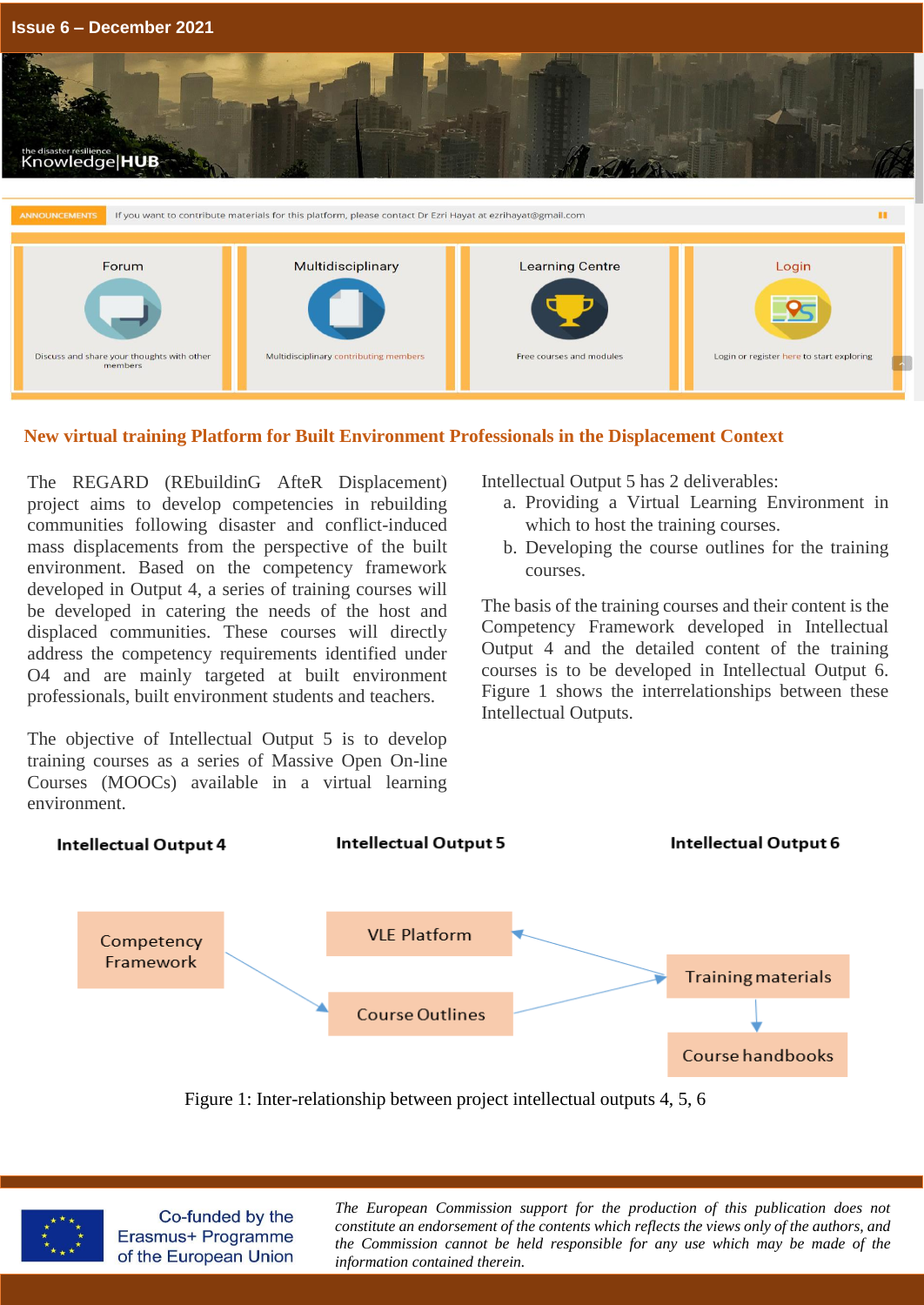

With regard to the Virtual Learning Environment, rather than creating an entirely new system, an existing Disaster Resilience KnowledgeHUB platform was updated and extended in order to host the training courses, as shown in Figure 2.

Visit Knowledge Hub at: [http://www.disaster](http://www.disaster-resilience.net/knowledgehub/course/index.php?categoryid=8)[resilience.net/knowledgehub/course/index.php?categor](http://www.disaster-resilience.net/knowledgehub/course/index.php?categoryid=8) [yid=8](http://www.disaster-resilience.net/knowledgehub/course/index.php?categoryid=8)

Figure 2: Development of the Virtual Learning Environment for Hosting the Training Courses

#### **Project Milestones and End of the Project**

Figure 3 illustrates the milestones of the REGARD project from start to end. The REGARD Project aimed to develop competencies in rebuilding communities following disaster and conflict-induced mass displacements from the perspective of the BE. In achieving this aim, the REGARD project started the research process by identifying the needs of the host and displaced communities following a disaster and conflict-induced mass displacements which is the output 1. Then the project investigated the role of the built environment in addressing these identified needs of the displaced and host communities and produced a synthesis report as the second output. Afterwards, the project identified the best practices of rebuilding host and displaced communities and developed a guidance note with recommendations and best practices of rebuilding communities as the third output. Then the project investigated the competencies required by the built environment professionals in order to play this vital role of BE in rebuilding communities and enhancing social cohesion between these communities. This competency framework was the fourth output of the project. The outputs discussed above benefit not only for theory but due to the importance of the subject matter within Europe and beyond, it provides an important contribution to the practice.

Afterwards, as the fifth output, the project partners developed an online training course: MOOCs (Massive Open Online Courses) on the knowledge hub platform to develop the competencies of the BE professionals as well as for the professionals who are working in the displacement context. Course handbook and the training materials are developed for this virtual training environment as the sixth output. Through this resourceful virtual learning environment, the project tries to address the knowledge gaps of the professionals and help improve their competencies.



Co-funded by the Erasmus+ Programme of the European Union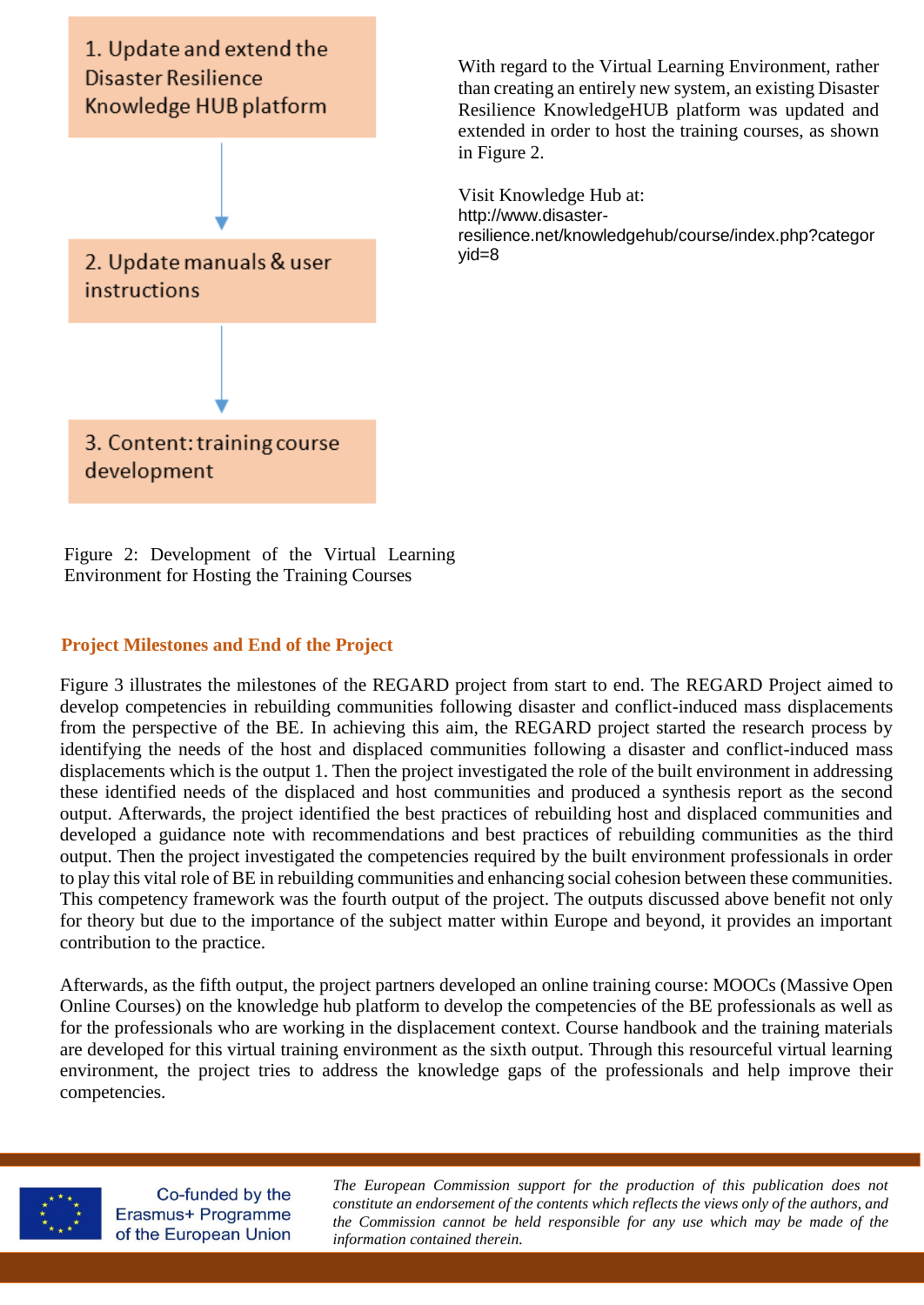

Figure 3: Project milestones

Then the project conducted a competency audit identifying the gaps between the existing competencies identified by the BE professional bodies in the UK, Sweden, Estonia and Sri Lanka and compared with REGARD project identified competencies. Based on this competency audit, the project also informed policy recommendations to BE professional bodies in upgrading the professional competencies to address the needs of the host and displaced communities. This eighth output informs the policy and is helpful for national and local governments, international organisations, non-profit organisations and BE professional bodies to understand the issues related to rebuilding displaced communities. Disseminating these project findings number of conference publications and journal papers were published (Output 9) and a journal special issue on 'rebuilding communities after forced displacement is in the press for publication (Output 10). Apart from that, two stakeholder seminars and a research symposium were organised to disseminate the findings of the above outputs and to share knowledge with the target audience.



Co-funded by the Erasmus+ Programme of the European Union